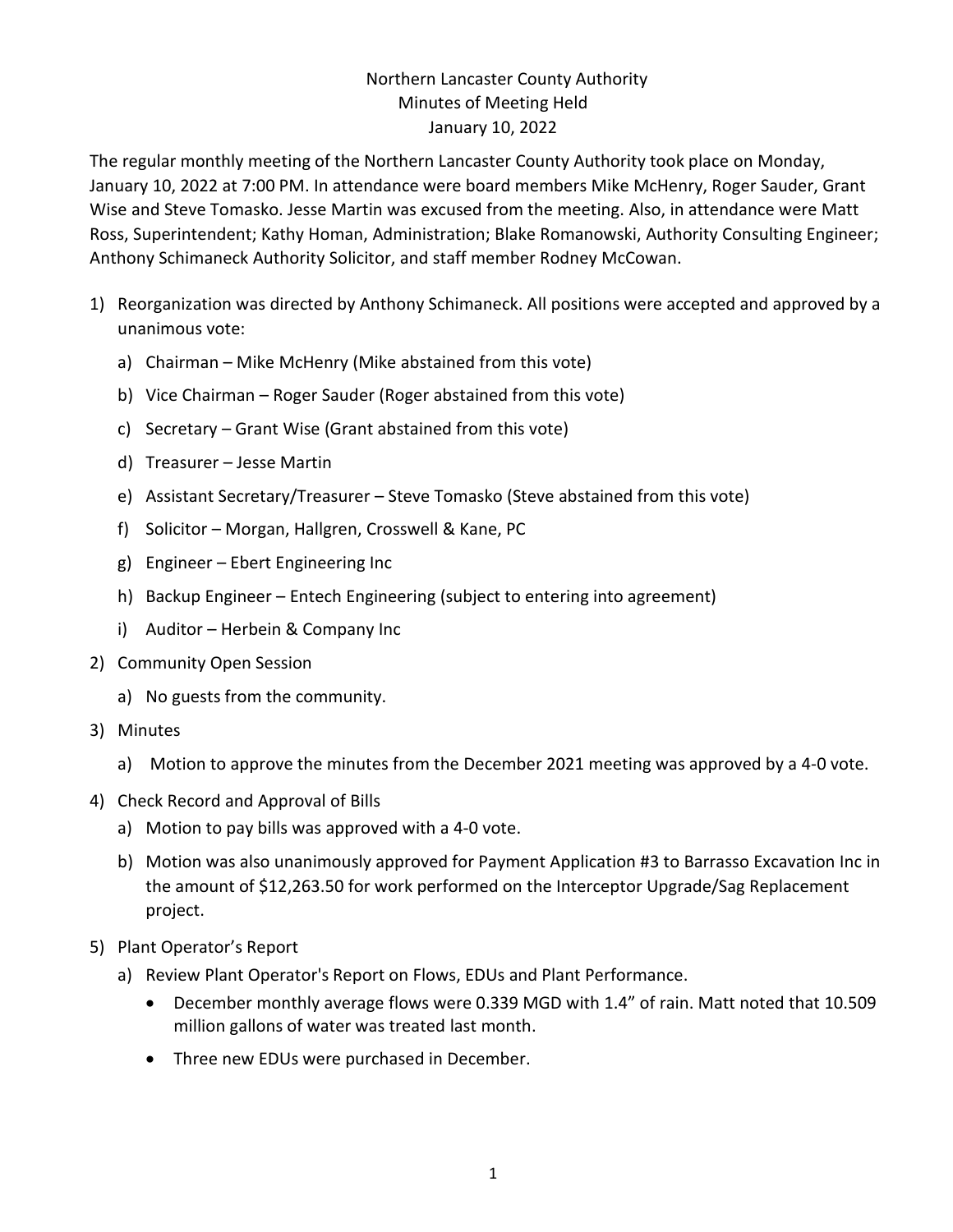- b) Sewer Specialties 15" Interceptor Video
	- Matt Ross reported that the 15" interceptor video was received from Sewer Specialties. After review, Matt indicated there was one leak shown on the video. The integrity of the pipe was impressive and moving forward Matt and Blake feel confident in the integrity of the pipe.
	- There was a lengthy discussion regarding a couple of wrinkles in the new pipe liner. Matt will reach out to Sewer Specialties regarding this issue and to determine how long the wrinkle is.
- c) Policy for Commercial EDUs Discussion
	- Matt initiated a discussion for the need to have a policy regarding different commercial EDU scenarios. It was noted that all metered customers are paying to treat their water based off their usage. A policy will reflect the requirement for commercial properties to purchase additional EDUs based off their usage if they consistently use more water than their current EDU allowance.
	- Matt and Kathy will prepare a report supporting the different scenarios for future consideration.
- d) I & I Information
	- The Sewer Lateral Ordinance was put into place in April 2014. The ordinance specifies that all residential properties are 4" connected straight to the main and all commercial properties are 6" connected straight to the main. All are SDR-26 gasketed slipped in pipe. Millstone Village, The Meadows, Hawk Valley and Maple Ridge are all according to those specifications. Developments prior to 2014 are in the changeover which could be 4" to 6" going into 8".
	- Twenty-nine thousand feet of 8" sewer main was filmed covering 503 laterals. Of the 503 laterals, 15 were repaired (approximately 3% of the total laterals). This also represents about 28% of all the gravity laterals. Most of these leaks were in laterals placed in the mid 1990's. Some of the leaks were in laterals installed in the 1980's.
	- Matt estimated about 15 gpm of I&I were removed from the system with the interceptor rehab work performed.
	- Matt indicated that there are 1,953 connections to the Beam Road plant with 194 of those connections being low pressure. Gehman School WWTP has 26 connections all of which are low pressure. Kramer Mill WWTP has 59 connections with 30 low pressure connections. Total low-pressure connections at all treatment plants are 250.
- e) Ader Property
	- The Aders currently own 2 EDUs (one for the home and one for a salon). Mrs. Ader closed her in-home salon effective  $1/1/22$ . The Aders have requested to eliminate the second sewer charge for the salon.
	- The Aders have subdivided the lot and have plans to build a home on the property once the current home has been sold. The Board agreed to transfer the EDU from the in-home salon to the new home.